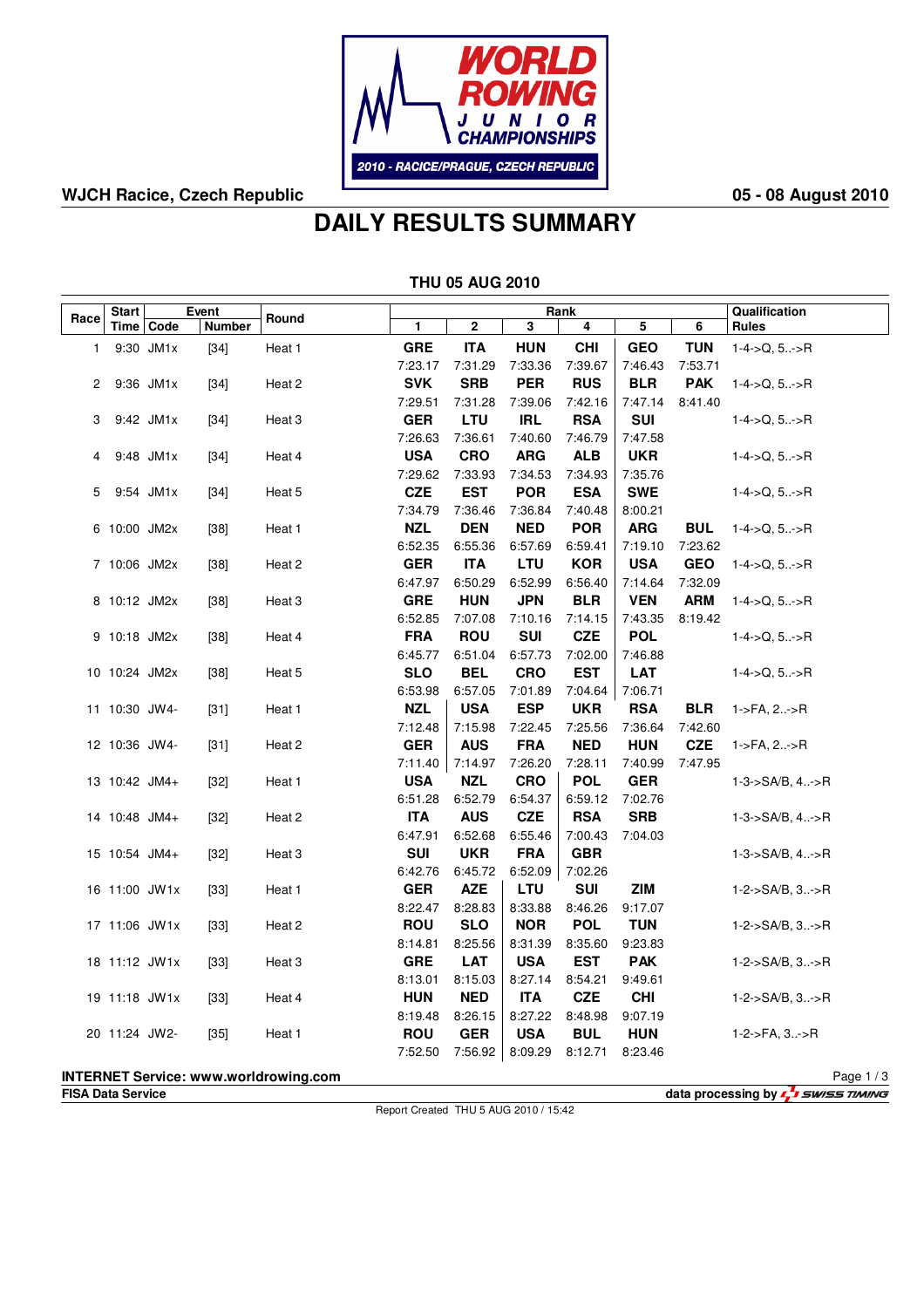

## **WJCH Racice, Czech Republic 05 - 08 August 2010**

## **DAILY RESULTS SUMMARY**

|                                                            | <b>THU 05 AUG 2010</b>                                                 |             |        |                   |            |            |            |            |            |            |                                                       |  |
|------------------------------------------------------------|------------------------------------------------------------------------|-------------|--------|-------------------|------------|------------|------------|------------|------------|------------|-------------------------------------------------------|--|
| Event<br><b>Start</b><br>Round<br>Race                     |                                                                        |             |        |                   |            | Rank       |            |            |            |            |                                                       |  |
|                                                            |                                                                        | Time   Code | Number |                   | 1          | 2          | 3          | 4          | 5          | 6          | <b>Rules</b>                                          |  |
|                                                            | 21 11:30 JW2-                                                          |             | $[35]$ | Heat 2            | <b>GRE</b> | <b>BLR</b> | <b>FRA</b> | <b>CZE</b> |            |            | 1-2->FA, 3->R                                         |  |
|                                                            |                                                                        |             |        |                   | 8:04.53    | 8:16.41    | 8:19.25    | 8:44.40    |            |            |                                                       |  |
|                                                            | 22 11:36 JM2-                                                          |             | $[36]$ | Heat 1            | <b>GRE</b> | <b>AZE</b> | <b>CHI</b> | <b>CRO</b> | <b>LTU</b> | <b>SRB</b> | $1 - 2 - S A/B$ , $3 - S R$                           |  |
|                                                            |                                                                        |             |        |                   | 7:16.42    | 7:19.88    | 7:21.85    | 7:26.74    | 7:33.76    | 7:35.05    |                                                       |  |
|                                                            | 23 11:42 JM2-                                                          |             | $[36]$ | Heat 2            | <b>FRA</b> | <b>GER</b> | <b>CZE</b> | <b>HUN</b> | <b>RUS</b> | <b>ARG</b> | $1 - 2 - S A/B$ , $3 - S R$                           |  |
|                                                            |                                                                        |             |        |                   | 7:11.50    | 7:17.32    | 7:27.18    | 7:28.81    | 7:35.01    | 7:48.39    |                                                       |  |
|                                                            | 24 11:48 JM2-                                                          |             | $[36]$ | Heat <sub>3</sub> | <b>TUR</b> | <b>SLO</b> | <b>ESP</b> | <b>RSA</b> | <b>BUL</b> | <b>USA</b> | $1 - 2 - S A/B$ , $3 - S R$                           |  |
|                                                            |                                                                        |             |        |                   | 7:05.16    | 7:05.63    | 7:12.66    | 7:13.34    | 7:14.04    | 7:35.17    |                                                       |  |
|                                                            | 25 11:54 JW2x                                                          |             | $[37]$ | Heat 1            | <b>ITA</b> | <b>GER</b> | <b>SWE</b> | <b>USA</b> | <b>EST</b> | <b>VEN</b> | 1->SA/B, 2->R                                         |  |
|                                                            |                                                                        |             |        |                   | 7:31.19    | 7:41.65    | 7:52.11    | 7:52.80    | 8:09.00    | 9:03.54    |                                                       |  |
|                                                            | 26 12:00 JW2x                                                          |             | $[37]$ | Heat 2            | <b>ROU</b> | <b>CRO</b> | <b>KOR</b> | <b>JPN</b> | <b>PAK</b> |            | 1->SA/B, 2->R                                         |  |
|                                                            |                                                                        |             |        |                   | 7:44.20    | 7:49.11    | 7:51.25    | 7:55.23    | 8:40.73    |            |                                                       |  |
|                                                            | 27 12:06 JW2x                                                          |             | $[37]$ | Heat <sub>3</sub> | <b>NOR</b> | <b>BEL</b> | <b>POL</b> | <b>CZE</b> | <b>FRA</b> |            | $1 - S A/B$ , $2 - S R$                               |  |
|                                                            |                                                                        |             |        |                   | 7:50.44    | 7:58.47    | 8:04.63    | 8:09.23    | 9:13.07    |            |                                                       |  |
|                                                            | 28 12:12 JW2x                                                          |             | $[37]$ | Heat 4            | <b>AUS</b> | <b>GRE</b> | <b>LAT</b> | <b>NED</b> | ZIM        |            | $1 - S A/B$ , $2 - S R$                               |  |
|                                                            |                                                                        |             |        |                   | 7:36.15    | 7:40.98    | 7:43.40    | 7:43.74    | 8:48.93    |            |                                                       |  |
|                                                            | 29 12:18 JM4-                                                          |             | $[39]$ | Heat 1            | <b>ROU</b> | <b>ESP</b> | <b>AUS</b> | <b>RUS</b> | <b>CRO</b> | <b>USA</b> | $1 - \mathsf{F}A, 2 \rightarrow \mathsf{R}$           |  |
|                                                            |                                                                        |             |        |                   | 6:26.11    | 6:30.01    | 6:39.75    | 6:43.17    | 6:46.00    | 7:01.46    |                                                       |  |
|                                                            | 30 12:24 JM4-                                                          |             | $[39]$ | Heat 2            | <b>GBR</b> | <b>GER</b> | <b>BLR</b> | <b>FRA</b> | LTU        | <b>CZE</b> | 1->FA, 2->R                                           |  |
|                                                            |                                                                        |             |        |                   | 6:30.42    | 6:32.07    | 6:37.45    | 6:39.12    | 6:43.84    | 6:51.32    |                                                       |  |
|                                                            | 31 12:30 JW4x                                                          |             | $[40]$ | Heat 1            | <b>BLR</b> | <b>ROU</b> | <b>USA</b> | <b>RUS</b> | <b>CZE</b> | <b>AUS</b> | 1->FA, 2->R                                           |  |
|                                                            |                                                                        |             |        |                   | 7:09.87    | 7:13.07    | 7:15.78    | 7:16.05    | 7:17.06    | 7:20.06    |                                                       |  |
|                                                            | 32 12:36 JW4x                                                          |             | $[40]$ | Heat 2            | <b>GER</b> | <b>CAN</b> | <b>ITA</b> | <b>UKR</b> | <b>POL</b> | <b>NZL</b> | $1 - \mathsf{F} \mathsf{A}, 2 \rightarrow \mathsf{R}$ |  |
|                                                            |                                                                        |             |        |                   | 7:03.99    | 7:17.97    | 7:19.06    | 7:21.32    | 7:32.64    | 7:53.38    |                                                       |  |
|                                                            | 33 12:42 JM4x                                                          |             | $[41]$ | Heat 1            | <b>ITA</b> | <b>RUS</b> | <b>AUS</b> | <b>FRA</b> | <b>SLO</b> | <b>CAN</b> | $1 - S A/B$ , $2 - S R$                               |  |
|                                                            |                                                                        |             |        |                   | 6:15.09    | 6:27.41    | 6:33.88    | 6:34.97    | 6:40.88    | 7:00.31    |                                                       |  |
|                                                            | 34 12:48 JM4x                                                          |             | [41]   | Heat 2            | <b>GBR</b> | <b>GRE</b> | <b>BLR</b> | <b>POR</b> | <b>AUT</b> | LTU        | $1 - S A/B$ , $2 - S R$                               |  |
|                                                            |                                                                        |             |        |                   | 6:24.56    | 6:27.81    | 6:34.63    | 6:35.85    | 6:36.46    | 6:51.55    |                                                       |  |
|                                                            | 35 12:54 JM4x                                                          |             | $[41]$ | Heat <sub>3</sub> | <b>NZL</b> | <b>POL</b> | <b>NOR</b> | <b>DEN</b> | <b>USA</b> | <b>ZIM</b> | $1 - S A/B$ , $2 - S R$                               |  |
|                                                            |                                                                        |             |        |                   | 6:18.45    | 6:25.28    | 6:26.35    | 6:40.74    | 6:41.62    | 7:00.80    |                                                       |  |
|                                                            | 36 13:00 JM4x                                                          |             | $[41]$ | Heat 4            | <b>GER</b> | <b>UKR</b> | <b>CZE</b> | <b>SRB</b> | <b>CRO</b> | <b>PER</b> | $1 - S A/B, 2 - S R$                                  |  |
|                                                            |                                                                        |             |        |                   | 6:15.12    | 6:19.31    | 6:21.84    | 6:31.00    | 6:40.25    | 6:43.89    |                                                       |  |
|                                                            | 37 13:06 JW8+                                                          |             | $[42]$ | Heat 1            | <b>USA</b> | <b>ROU</b> | <b>FRA</b> | <b>RUS</b> |            |            | $1 - \mathsf{F}A, 2 \rightarrow \mathsf{R}$           |  |
|                                                            |                                                                        |             |        |                   | 6:42.42    | 7:00.25    | 7:05.81    | 7:08.19    |            |            |                                                       |  |
|                                                            | 38 13:12 JW8+                                                          |             | $[42]$ | Heat <sub>2</sub> | <b>GBR</b> | <b>GER</b> | <b>CZE</b> |            |            |            | $1 - FA, 2 - FR$                                      |  |
|                                                            |                                                                        |             |        |                   | 6:44.30    | 6:51.96    | 7:08.09    |            |            |            |                                                       |  |
|                                                            | 39 13:18 JM8+                                                          |             | $[43]$ | Heat 1            | <b>ITA</b> | <b>GBR</b> | <b>ROU</b> | <b>NZL</b> | <b>CZE</b> | <b>UKR</b> | 1->FA, 2->R                                           |  |
|                                                            |                                                                        |             |        |                   | 5:52.34    | 5.54.46    | 5:55.98    | 5:59.68    | 6:11.90    | 6:14.31    |                                                       |  |
|                                                            | 40 13:24 JM8+                                                          |             | $[43]$ | Heat 2            | <b>GER</b> | <b>USA</b> | <b>CAN</b> | <b>ESP</b> | <b>RUS</b> | <b>FRA</b> | $1 - \mathsf{F} \mathsf{A}, 2 \rightarrow \mathsf{R}$ |  |
|                                                            |                                                                        |             |        |                   | 5:53.66    | 5:57.20    | 6:03.06    | 6:08.15    | 6:08.18    | 6:10.69    |                                                       |  |
| <b>INTERNET Service: www.worldrowing.com</b><br>Page $2/3$ |                                                                        |             |        |                   |            |            |            |            |            |            |                                                       |  |
|                                                            | data processing by <b>4 5 SWISS TIMING</b><br><b>FISA Data Service</b> |             |        |                   |            |            |            |            |            |            |                                                       |  |

Report Created THU 5 AUG 2010 / 15:42